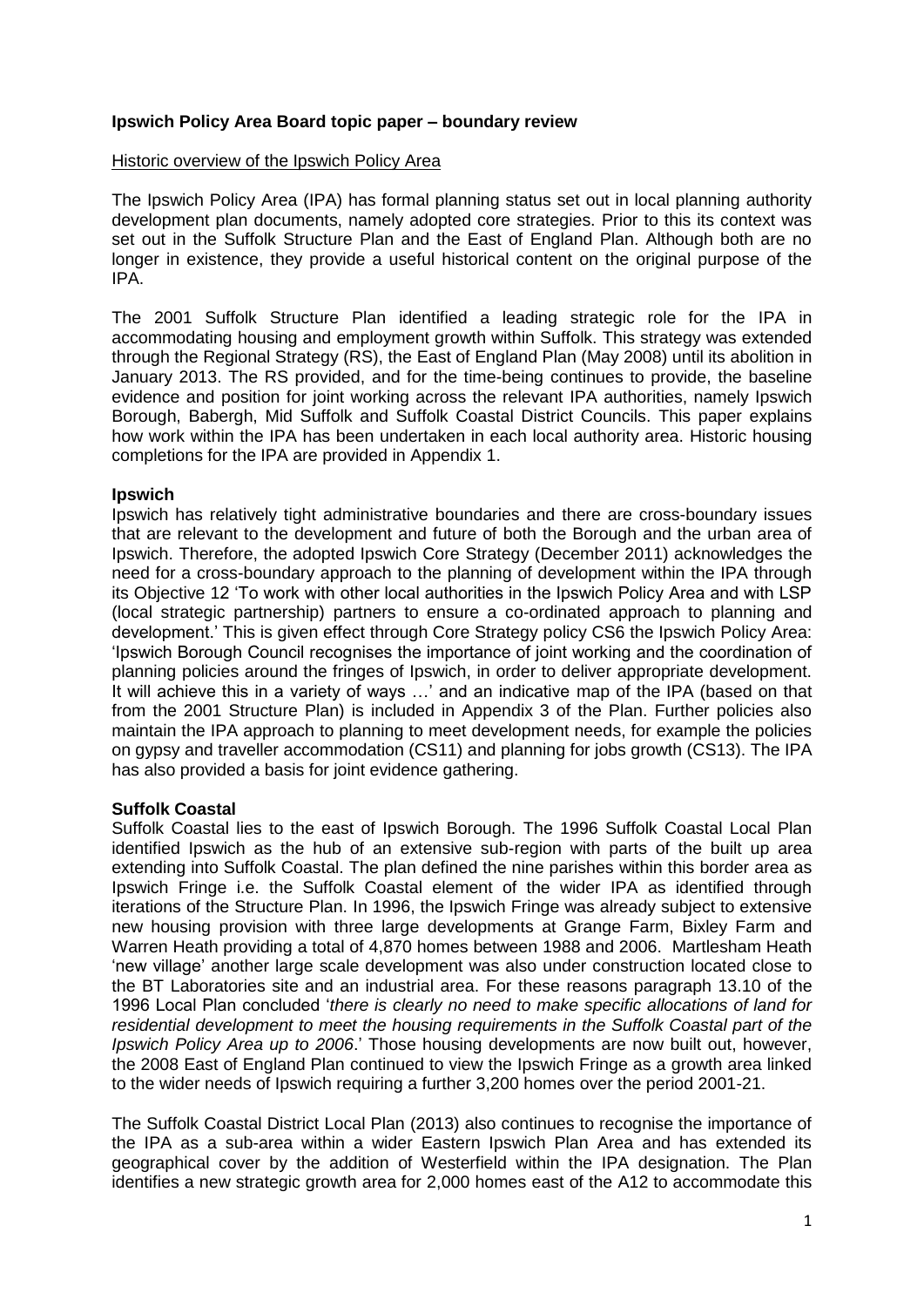growth linked to the continued expansion of the BT and associated site now identified as a strategic employment site (policy SP20). Paragraph 3.29 of the Plan confirms its commitment to meeting the (former) RS IPA requirement. Importantly, the 2013 Plan recognises that the scale of growth to be accommodated within this part of the IPA has now reached a critical point in terms of potential impact on the Natura 2000 sites including the Deben Estuary and The Sandlings both on their own and in combination with the scale of development within Ipswich Borough. Significant mitigation including new green infrastructure provision is required as part of the development package (policies SP20 and SP21). Policy SP4 acknowledges the need for cross boundary working to secure the provision of transit pitch provision for gypsies and travellers.

The 2013 Plan also acknowledges the scale of growth is now impacting on operational capacity the A14 (policy SP10). Within Suffolk Coastal, this includes cumulative impact of strategic areas for growth proposed within Suffolk Coastal on land to the east of the A12 (SP20 – 2,000 homes) and the Felixstowe Peninsula (SP21 1,440 homes) and the Felixstowe South Re-configuration works at the Port of Felixstowe. Elsewhere cumulative impact arises from the scale of development originating from the RS a key issue under 'duty to co-operate'. Policy SP10 – A14 & A12 states '*The A14 is an important route on the European map providing a link from the port of Felixstowe to the remainder of the UK and its markets. Ensuring that it continues to function as a strategic route is of national and international significance. Off-site port related activities should be located on or well related to this transport corridor…….However there are capacity issues …around Ipswich…including the Orwell Bridge where the A12 and A14 combine into a single route. This section is also heavily used by local traffic*…' Solutions to solving these issues will require a joint approach and an updated evidence base. With reference to joint evidence, it is acknowledged that locations for off-site port related development may need to be found both within and outside the district along the A14 corridor (paragraph 3.77).

# **Mid Suffolk**

The Mid Suffolk Local Plan 1998 (para 2.1.4) refers to the A14 corridor in terms of 'the A14 continuing to attract pressure for growth that should be addressed as road and rail links improve'. Stowmarket is identified for large scale growth while the plan looks to see if the plan can take 'further sustainable growth'. However it makes limited mention of the IPA/or the role of Ipswich although land allocations were made within the IPA. These are essentially large brownfield sites with the approach to accommodate growth while protecting the countryside around Ipswich. The Core Strategy (2008) Vision notes the parishes of Bramford, Great Blakenham, Barham, Claydon, Whitton, and Akenham lie in the Ipswich Policy Area of the Haven Gateway Partnership. The partnership and designated area will deliver additional housing and create additional focus for growth in hi-tech, knowledge based employment, protect/enhance its natural assets through a network of open spaces/green corridors, and maintain the character of the individual villages. The Key Diagram shows the location of the IPA and the parishes/key settlements within it. Paragraph 2.21 makes explicit reference to the influence of Ipswich through the inclusion of the IPA in the context of the Haven Gateway Partnership growth point and allocation of 800 dwellings/jobs provision associated with the Haven Gateway (RS) as a strategic location for growth. The locations within the IPA that are capable of sustaining the required housing growth are largely brownfield sites – Claydon (part Barham), Great Blakenham, and Bramford. The Core Strategy notes the Snoasis site has planning permission providing a large additional land supply mostly of tourism/employment uses and green infrastructure.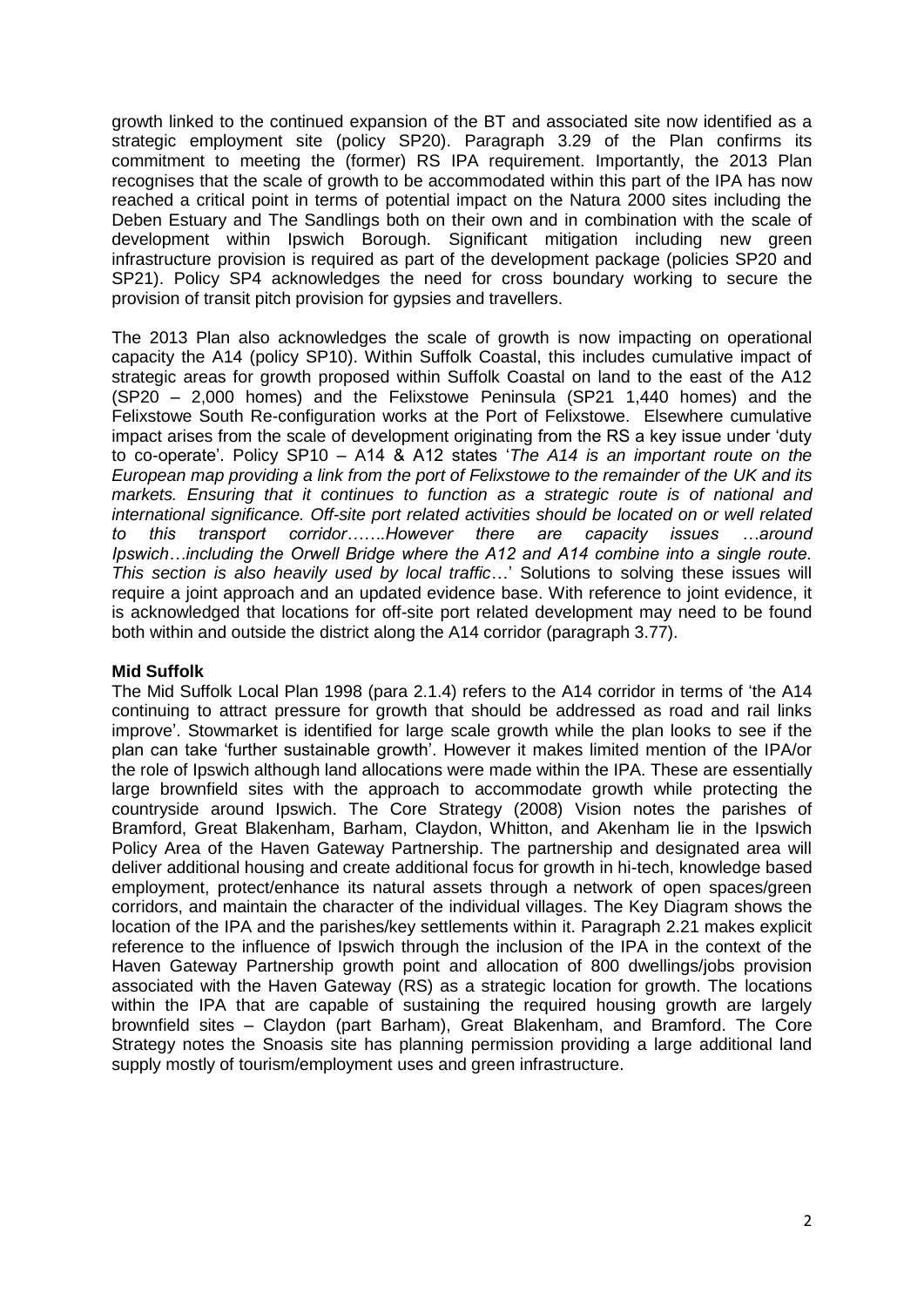### **Babergh**

The Babergh Local Plan 2006 refers to new sub-regions in the RS including the Haven Gateway based around the Haven Ports, supported by the hi-tech knowledge-based activities in Ipswich and its emerging links to the Cambridge Sub-Region. The settlement hierarchy classifies Ipswich (built-up part in the Babergh District) as a town although this is primarily a tool for managing the existing built area of the Fringe including a number of brownfield former employment uses. The Babergh Core Strategy 2014 in its spatial profile (para 1.4.5) notes Babergh's north east edge includes part of the larger urban area of Ipswich known as the Ipswich Fringe, comprising Copdock & Washbrook, Pinewood, Wherstead, Sproughton and Belstead, which together have a population of 7,590. Para 2.6.2 on the duty to co-operate acknowledges the IPA as an explicit entity and planned/coordinated approach to development outside the Ipswich boundary that serves/relates to Ipswich Borough. The Key Diagram depicts the town/urban area designation of the Ipswich fringe including direction of housing and employment growth. Policy CS1 on settlement hierarchy includes the Ipswich fringe with 350 dwellings in a strategic allocation bounded by the A1071, A14, and London Road. Policy CS2 (Strategy for Growth and Development) refers to sub-regionally and locally strategic sites including Sproughton, Brantham, Wherstead Park and Sprites Lane, Ipswich to accommodate the need for strategic and welllocated sites for port-related and other businesses, and new business land and premises in Ipswich. Core Strategy policies CS7-9 set out requirements for the Babergh Ipswich Fringe Strategic Site Allocation (26ha) for 350 dwellings and 6ha of employment/business use, the Sproughton Strategic Employment Land Allocation (36ha) on the former sugar beet factory site, and Wherstead Park Strategic Employment Land Allocation (7ha).

#### Options for the future

### **The Existing Ipswich Policy Area**

The 2001 Suffolk Structure Plan identified a leading strategic role for the Ipswich Policy Area (IPA) in accommodating housing and employment growth within Suffolk. This strategy was extended through the East of England Plan (May 2008) until its abolition in January 2013. The IPA approach including the IPA boundaries is now well established in Core Strategies. As a result the existing IPA boundaries form an important starting point as they are legally extant.

For Ipswich Borough there is recognition of tight administrative boundaries and the need to address cross-boundary issues through joint working. The role is one of meeting growth needs while ensuring a co-ordinated approach to planning and development.

In Babergh and Mid Suffolk the role of the IPA in taking growth relates to the regeneration of key former employment areas and taking a certain level of growth while protecting the countryside. The approach is one of management of the Ipswich Urban Fringe with strategic allocations with an emphasis on large brownfield former employment sites in key locations on the A14 corridor mostly retained for employment uses. Further growth in the Babergh and Mid Suffolk IPA would require a corresponding evidence base especially on environmental impact and infrastructure including impact/mitigation on the A14.

In Suffolk Coastal, the approach through the wider Eastern Ipswich Plan Area proposals is similar to that for Babergh and Mid-Suffolk, securing high quality development within the strategic growth area (major centre) and a multi-layered approach to the remaining area. Any longer term potential continuation of development east of Ipswich into Suffolk Coastal will however require additional evidence to be provided to determine impact on the very high environmental designations can be sufficiently mitigated. Updated evidence will also be required to identify impacts on the A14 and surrounding road network to ensure that it remains effective as an internationally important through route and to service shorter local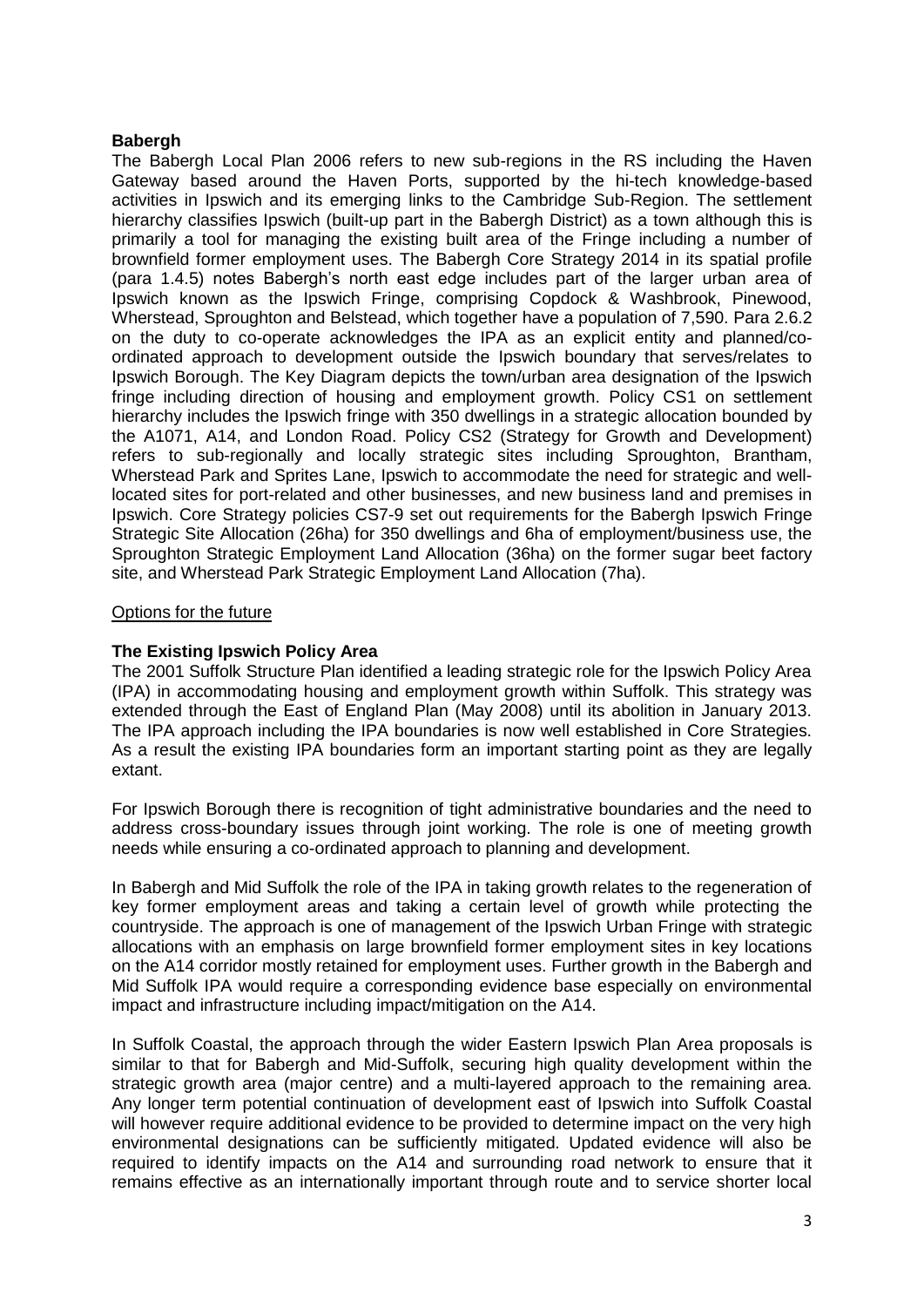journeys given the local interconnections between Ipswich, Felixstowe and Martlesham / Woodbridge.

# **A wider Ipswich Policy Area**

At present it is recommended for planning purposes to focus on development in and around the Ipswich fringe within the existing IPA including Westerfield. A map is shown in Appendix 2. This provides the most sustainable approach in terms of access to jobs and facilities while promoting the use / regeneration of brownfield sites in the IPA. However a wider IPA may need to be explored if serious housing supply shortages occur in the future and growth is currently planned within a short distance of Ipswich including at Felixstowe and Hadleigh.

# **Ipswich housing market area**

The strategic housing market assessment for the Ipswich housing market area published in August 2012, confirmed it is appropriate to consider the whole district areas of Babergh, Mid Suffolk and Suffolk Coastal within the Ipswich housing market area. Extending the policy area boundary to include whole districts would correspond with work also being undertaken as part of the Ipswich City Deal. It is recommended to use whole district areas for monitoring purposes to inform strategic planning decisions through local plans. This monitoring will help to highlight where any potential growth pressures may arise during 15-year plan periods and to 2031.

#### **Conclusions**

The Ipswich Policy Area (IPA) as currently drawn is a good starting point for considering cross-boundary planning issues around the Ipswich fringe. However, it is recognised that the influence of Ipswich extends beyond the IPA and therefore it may be necessary to review the IPA boundaries at a later point in time. Detailed travel to work data will not be available until 2015 and as noted in this paper it is recommended to use the existing IPA area plus Westerfield for planning purposes and the housing market area for monitoring purposes.

The land availability paper will focus specifically on sites in the Ipswich fringe to meet housing, employment and other development needs particularly in the five years to 2018. The monitoring work, which will be undertaken annually by each local authority, will identify future growth pressures post 2018 particularly as these development sites are built out. It is recommended that each local authority annual authority monitoring report contain details of both gross and net housing completions, housing land availability and supply in the IPA as a proportion of their overall housing completions, together with land availability and supply for non-housing uses.

Therefore it will be necessary over the next few years for each authority within the IPA to work closely together to plan for future growth pressures within the IPA and possibly beyond to ensure in particular objectively assessed housing need and employment growth can be accommodated in a sustainable manner. It is anticipated that there is enough land in the borough of Ipswich to meet the needs of Ipswich for the next ten years. Therefore the needs of Ipswich will continue to be met within the borough during this time while the sites in Babergh at Copdock and in Suffolk Coastal at both Adastral Park and Trinity Park will both meet the needs of their respective districts.

However, should there be serious housing supply shortages in the future within the borough of Ipswich, consideration will be given as to the role of the IPA in contributing to meeting the borough's needs as well as possibly extending the IPA boundaries as necessary if this is a desired outcome. The availability of present and future infrastructure will need to inform such a process.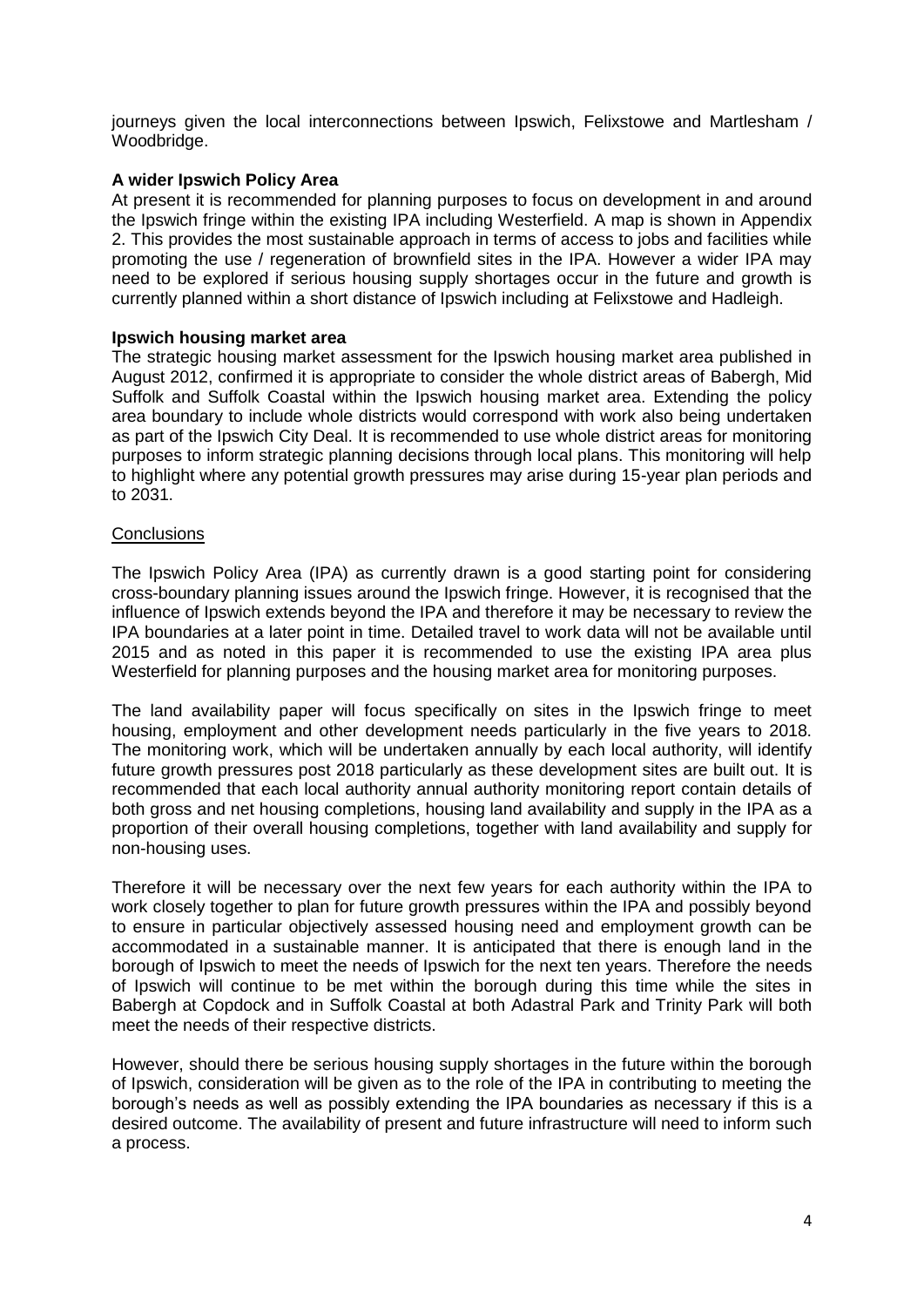**As each authority within the IPA moves forward together, the findings relating to the functional economic area will further assist discussions on the future of the IPA and its governance. The next piece of work is assessing need, assessing sites on a functional economic area basis, and working out implications for the IPA. This will inform the evidence base and future plan making.**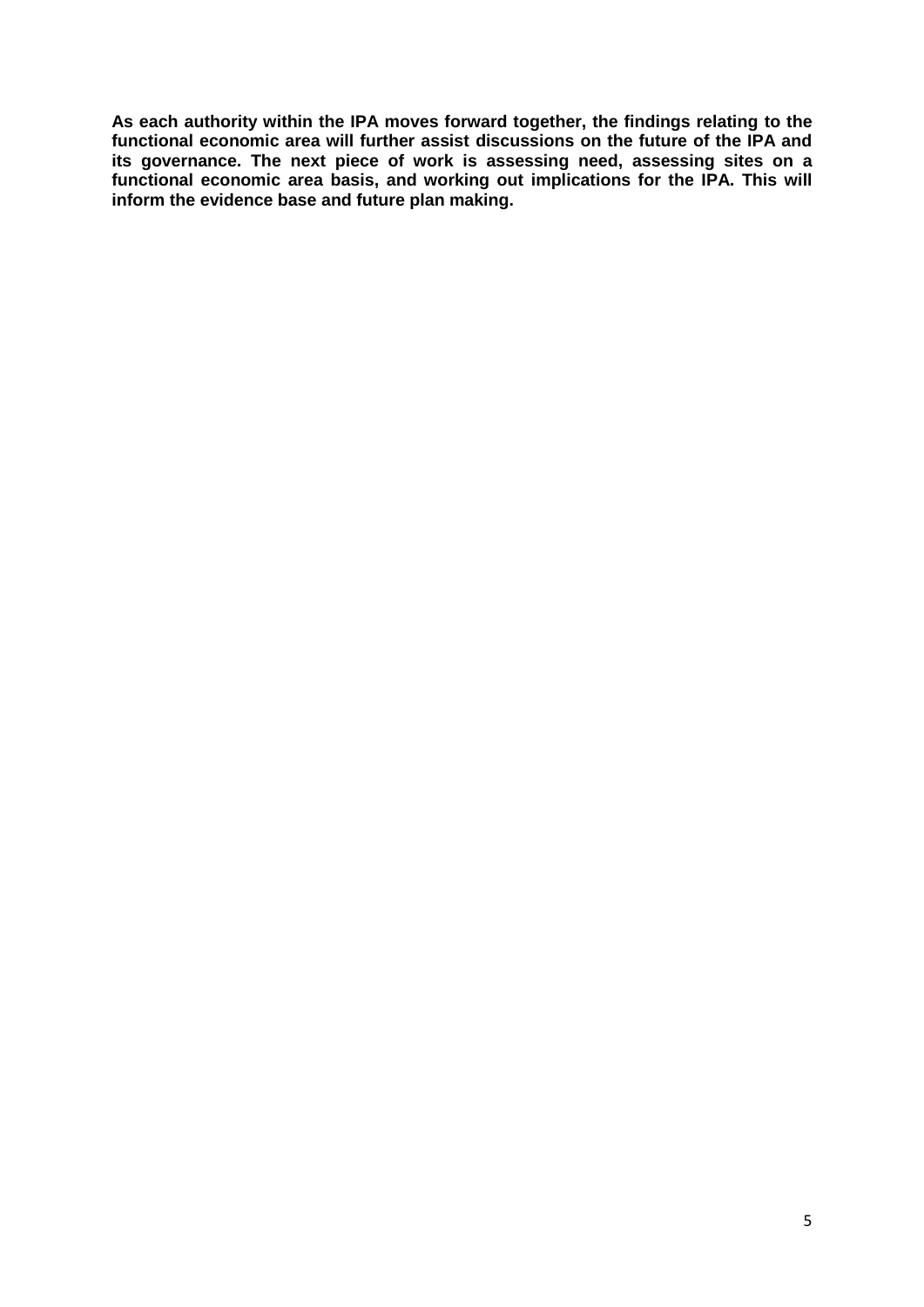# **Appendix 1**

| Parish/Year     | 01                                    | 02  | 03  | 04 | 05 | 06 | 07 | 08 | 09 | 10 | - 1 | 12 | 13             |
|-----------------|---------------------------------------|-----|-----|----|----|----|----|----|----|----|-----|----|----------------|
| <b>Belstead</b> |                                       |     | ÷ 1 |    |    |    |    | ບ  |    |    |     |    |                |
| Copdock         |                                       |     |     |    |    | ີ  |    |    |    |    |     |    |                |
| Pinewood        | 100                                   | 101 | 8   |    |    |    |    |    |    |    |     |    |                |
| Sproughton      |                                       | G   | ົ   |    | ◠  | 3  | 6  | ີ  | ົ  | ◠  |     | 3  |                |
| Wherstead       |                                       |     |     |    |    |    |    |    |    |    |     |    |                |
| total           | 105                                   | 107 | -9  |    | 4  | 5  | հ  | 5  | ີ  |    | 5   | -2 | $\overline{a}$ |
| Total in IPA    | 254 (average 20 completions per year) |     |     |    |    |    |    |    |    |    |     |    |                |

# Babergh District Council completions

# Mid Suffolk District Council completions

| Parish/Year      | 01                                    | 02 | 03 | 04 | 05 | 06 | 07 | 08 | 09 | 10 | -1 | 12 | 13 |
|------------------|---------------------------------------|----|----|----|----|----|----|----|----|----|----|----|----|
| Akenham          |                                       |    |    |    |    |    |    |    |    |    |    |    |    |
| Barham           |                                       |    |    |    |    |    |    | 8  | ົ  |    | 43 |    | 6  |
| Grt              |                                       |    | 3  |    |    |    | 4  |    |    | ົ  | 23 |    | 85 |
| <b>Blakenham</b> |                                       |    |    |    |    |    |    |    |    |    |    |    |    |
| Whitton          |                                       |    |    |    |    |    |    |    |    |    |    | 3  |    |
| <b>Bramford</b>  |                                       |    |    |    |    | ົ  |    | 23 | ົ  | ◠  |    |    | ◠  |
| Claydon          | 35                                    | 17 |    | 22 | 25 | 14 | 3  |    | 4  |    |    |    |    |
| total            | 36                                    | 17 | 10 | 22 | 25 | 16 | 8  | 31 | 10 | 12 | 68 | 3  | 95 |
| Total in IPA     | 353 (average 27 completions per year) |    |    |    |    |    |    |    |    |    |    |    |    |

A total of 607 dwellings were completed in the Babergh District Council / Mid Suffolk District Council area of the Ipswich Policy Area over 13 years between 2001 and 2013 at an average of 47 per year.

#### Ipswich Borough Council completions

| Year            | $\mathsf{A}$<br>υ | 02                                                          | 03  | 04  | 05         | 06  | $\sim$<br>U. | 08   | 09  | 10  |     | и<br><u>.</u> | $\sim$ |  |
|-----------------|-------------------|-------------------------------------------------------------|-----|-----|------------|-----|--------------|------|-----|-----|-----|---------------|--------|--|
| <b>I</b> pswich |                   | 347                                                         | 468 | 566 | – <i>–</i> | 782 | 985          | 1413 | 899 | 389 | 337 | 283           | 96     |  |
| Total           |                   | 607<br>.282<br>completions<br><i>s</i> average<br>per vear) |     |     |            |     |              |      |     |     |     |               |        |  |

A total of 7,282 dwellings were completed in Ipswich Borough Council area over 12 years between 2001 and 2013 at an average of 607 per year.

#### Suffolk Coastal District Council completions

#### SCDC (monitoring year is from 1<sup>st</sup> April to 31<sup>st</sup> March. 2001 is  $1/4/2000 - 31/3/2001$ )

| Parish/Year       | 01                                       | 02             | 03       | 04          | 05       | 06       | 07       | 08       | 09  | 10       | 11            | 12             | 13             |
|-------------------|------------------------------------------|----------------|----------|-------------|----------|----------|----------|----------|-----|----------|---------------|----------------|----------------|
| <b>Brightwell</b> | 0                                        | 0              | 0        | $\Omega$    | 0        | 0        | $\Omega$ | 0        | 0   | $\Omega$ | $\Omega$      |                | 0              |
| Foxhall           | 0                                        | 0              | $\Omega$ | 0           | 0        | 0        | $\Omega$ | 0        | 0   | 0        | 0             | $\Omega$       |                |
| Little            | 0                                        | 0              | $\Omega$ | $\Omega$    | 0        | $\Omega$ | $\Omega$ | $\Omega$ |     |          | $\Omega$      | $\Omega$       | $\Omega$       |
| <b>Bealings</b>   |                                          |                |          |             |          |          |          |          |     |          |               |                |                |
| Martlesham        | 2                                        | $\overline{2}$ | 2        | 4           |          | 8        | 3        | 77       | 12  | 13       | 8             | 3              | $\mathbf{0}$   |
| <b>Nacton</b>     | 0                                        |                | 0        | $\mathbf 0$ |          | 0        | 3        | $\Omega$ | 0   |          | 6             | $\overline{2}$ | 0              |
| Playford          | 0                                        | 0              | $\Omega$ | $\Omega$    | $\Omega$ | 0        | 0        | $\Omega$ | 0   | $\Omega$ | $\Omega$      | $\Omega$       | 0              |
| Purdis            | 0                                        | $\Omega$       | 30       | 33          | 3        | 7        | 65       | $\Omega$ | 3   | $\Omega$ | -1            | $\Omega$       |                |
| Farm              |                                          |                |          |             |          |          |          |          |     |          |               |                |                |
| Rushmere          | 20                                       | 15             | 8        | 7           | 5        | 9        | 21       | 14       | 26  | 36       | 21            | 11             | 8              |
| <b>St Andrew</b>  |                                          |                |          |             |          |          |          |          |     |          |               |                |                |
| Westerfield*      | 0                                        |                |          |             | $\Omega$ |          | $-1$     |          |     | 0        | $\mathcal{O}$ |                | $\overline{O}$ |
| Kesgrave          | 81                                       | 136            | 158      | 94          | 90       | 368      | 464      | 352      | 124 | 25       | 9             | 22             | 35             |
| Total in IDA      | 2.453 (average 180 completions per vear) |                |          |             |          |          |          |          |     |          |               |                |                |

I I otal in IPA | 2,453 (average 189 completions per year)

\* included within IPA for first time 2013 (not included in total)